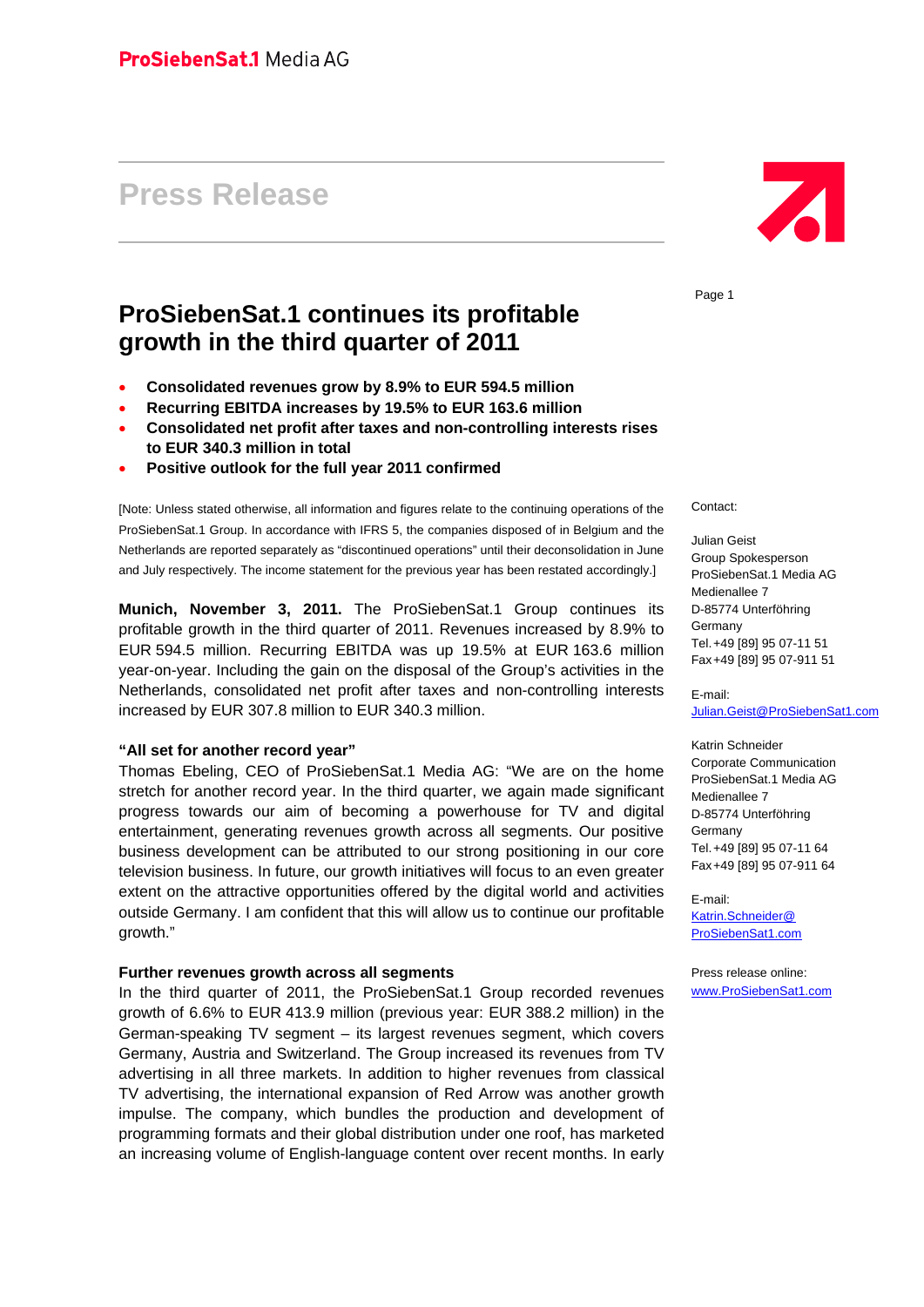

September, for example, the US station ABC ordered six episodes of the TV  $_{\text{Paqe 2 of 8}}$ show "You Deserve It". Recurring EBITDA in the Free TV German-speaking segment increased by 27.1% to EUR 132.2 million in the third quarter (previous year: EUR 104.0 million).

Revenues growth in the International Free TV segment was driven by the Scandinavian stations. At EUR 102.3 million, segment revenues were up significantly compared to the previous year figure (+14.9% or EUR 13.3 million), with Norway and Denmark making a particularly significant contribution through higher TV advertising revenues. Distribution revenues also increased. However, revenues in the Eastern European TV markets were down compared to the previous year due to the recessionary economic environment. In light of this development, recurring EBITDA declined by 13.4% to EUR 15.5 million (previous year: EUR 17.9 million).

The Diversification segment recorded revenues growth of 13.8% to EUR 78.3 million in the third quarter of 2011 (previous year: EUR 68.8 million). This was in part attributable to the dynamic development of the Ventures business and the "media-for-revenue-share" and "media-for-equity" business models. Here six additional deals were concluded in the third quarter. The ProSiebenSat.1 Group launched this innovative marketing model – exchanging advertising time for a share of revenues or equity – in 2010 and now has a portfolio of 24 companies. The successful expansion in the areas of video advertising and online games also contributed to the segment's revenues growth. With the acquisition of burda:ic and the majority interest in Covus Games – transactions that were completed in July and May respectively – the ProSiebenSat.1 Group has significantly extended its market position in the online games area. Revenues growth was also driven by radio networks in Northern Europe. Recurring EBITDA in the Diversification segment increased by 13.9% to EUR 15.6 million in the third quarter (previous year: EUR 13.7 million).

### **Revenues development based on the four-pillar strategy**

The further growth of the ProSiebenSat.1 Group is based on a four-pillar strategy aimed at diversifying the Group's activities even more systematically in the future and becoming less dependent on advertising-financed TV business. The company has identified additional revenues potential of more than EUR 750 million by 2015 in total compared to 2010 and intends to generate almost half of its revenues outside the traditional German TV advertising market by this date.

At the beginning of the financial year 2012, the company will gear its segment reporting more strongly to the four pillars of its growth strategy – "Broadcasting German-speaking", "Broadcasting International" and the two pillars "Digital & Adjacent" and "Content Production & Global Sales".

On the basis of this future structure, the segment revenues development in the third quarter of 2011 were as follows: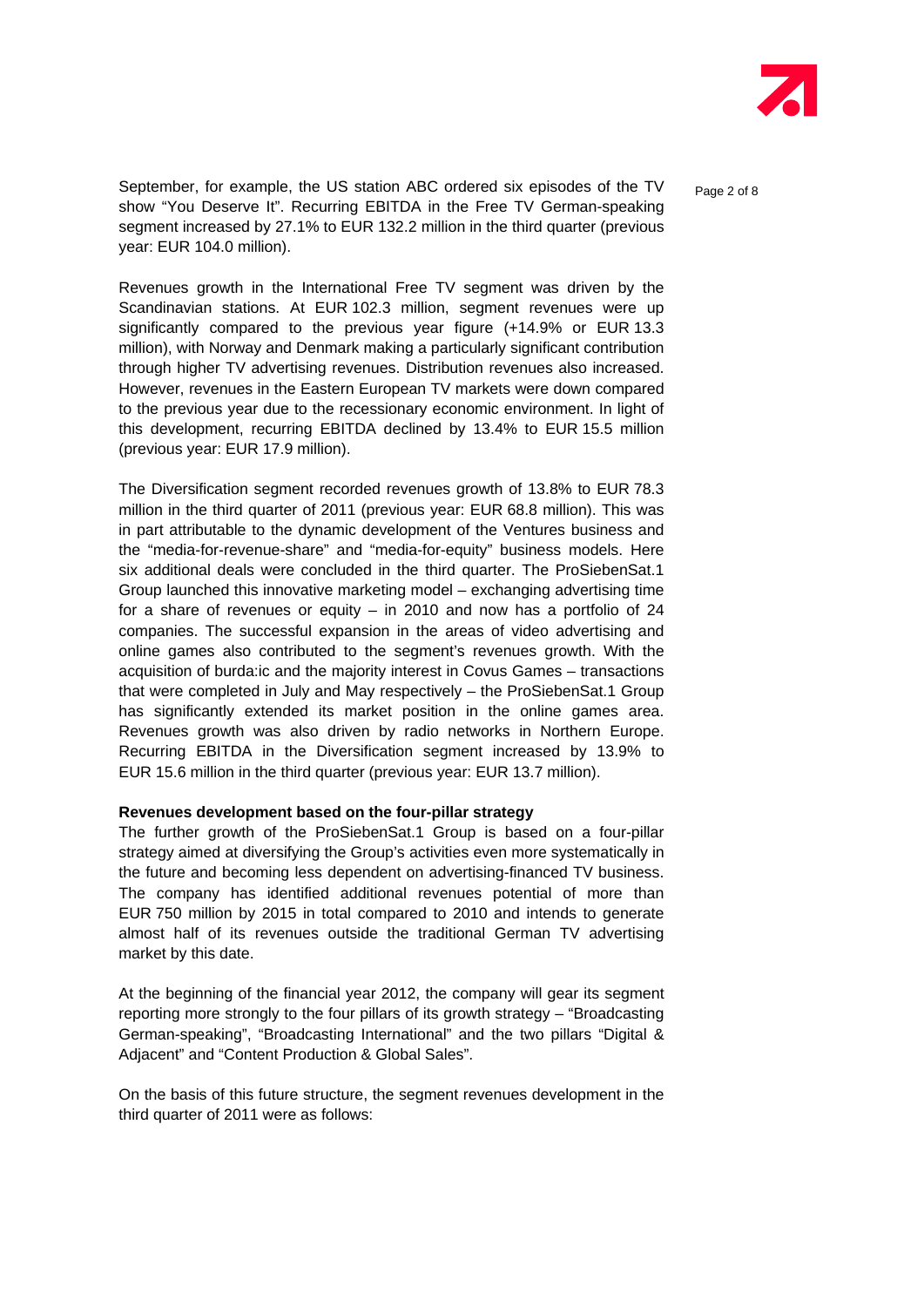

The pillar "Broadcasting German-speaking" grows against the previous year by  $P_{\text{a}ae 3 of 8}$ 5.0% to EUR 404.4 million (previous year: EUR 385.1 million). This segment contains the advertising-financed TV stations in Germany, Austria and Switzerland, but no longer includes Red Arrow. Revenues in the "Broadcasting International" segment, which will also include radio in the future, increased by 13.5% year-on-year to EUR 123.1 million (previous year: EUR 108.5 million). The growth of the Diversification segment amounts to 27.7%, revenues are at EUR 66.9 million (previous year: EUR 52.4 million). This segment bundles the "Digital & Adjacent" pillar with a revenues contribution of EUR 57.4 million (previous year: EUR 49.3 million) and the "Content Production & Global Sales" pillar with external revenues of EUR 9.5 million (previous year: EUR 3.1 million).

For detailed information on revenues development based on the four strategic pillars, please refer to the presentation as part of today's conference call.

#### **Audience shares consequently increased due to new stations**

The ProSiebenSat.1 Group increased its audience share in almost all markets compared to the same period of the previous year. The company has launched new TV stations in the past months and thus could gain market shares in the individual regions. In Germany, SAT.1, ProSieben, kabel eins and sixx achieved a combined market share of 29.4% in the third quarter, a gain of 0.5% compared to the previous year quarter. The four stations even broke the 30% barrier in September jointly. In the same month, the new station sixx achieved a daily market share of more than 1% for the first time.

Looking at the Group's international operations, the Scandinavian stations enjoyed particularly high growth rates. In Norway, TVNorge, FEM, MAX and The Voice achieved a market share of 17.0% in the third quarter, 2.2% more than in the same period of the previous year. This strong growth is primarily due to the successful development of MAX, which has steadily increased its ratings since its launch in November 2010 and is now the second-largest Norwegian station aimed at a male target group, with a market share of 2.9%. In Finland, strong performance of TV5 and the second granted 24-hour broadcasting license in the second quarter led to a significant rise in market share. In the third quarter, TV5 and The Voice achieved a combined audience share of 6.2%, up 2.5% percentage points year-on-year.

#### **ProSiebenSat.1 invests in growth areas**

The ProSiebenSat.1 Group continued to invest consequently in new growth areas in the third quarter, such as the further expansion of its program production activities, video-on-demand, online games and recently launched stations. As expected, this resulted in increased costs; however, costs in ProSiebenSat.1's traditional TV business remained stable. All in all, the Company recorded operating costs (recurring costs) of EUR 432.7 million in the third quarter of 2011, up 5.0% or EUR 20.6 million compared to the previous year.

### **Significant growth of recurring EBITDA and consolidated net profit**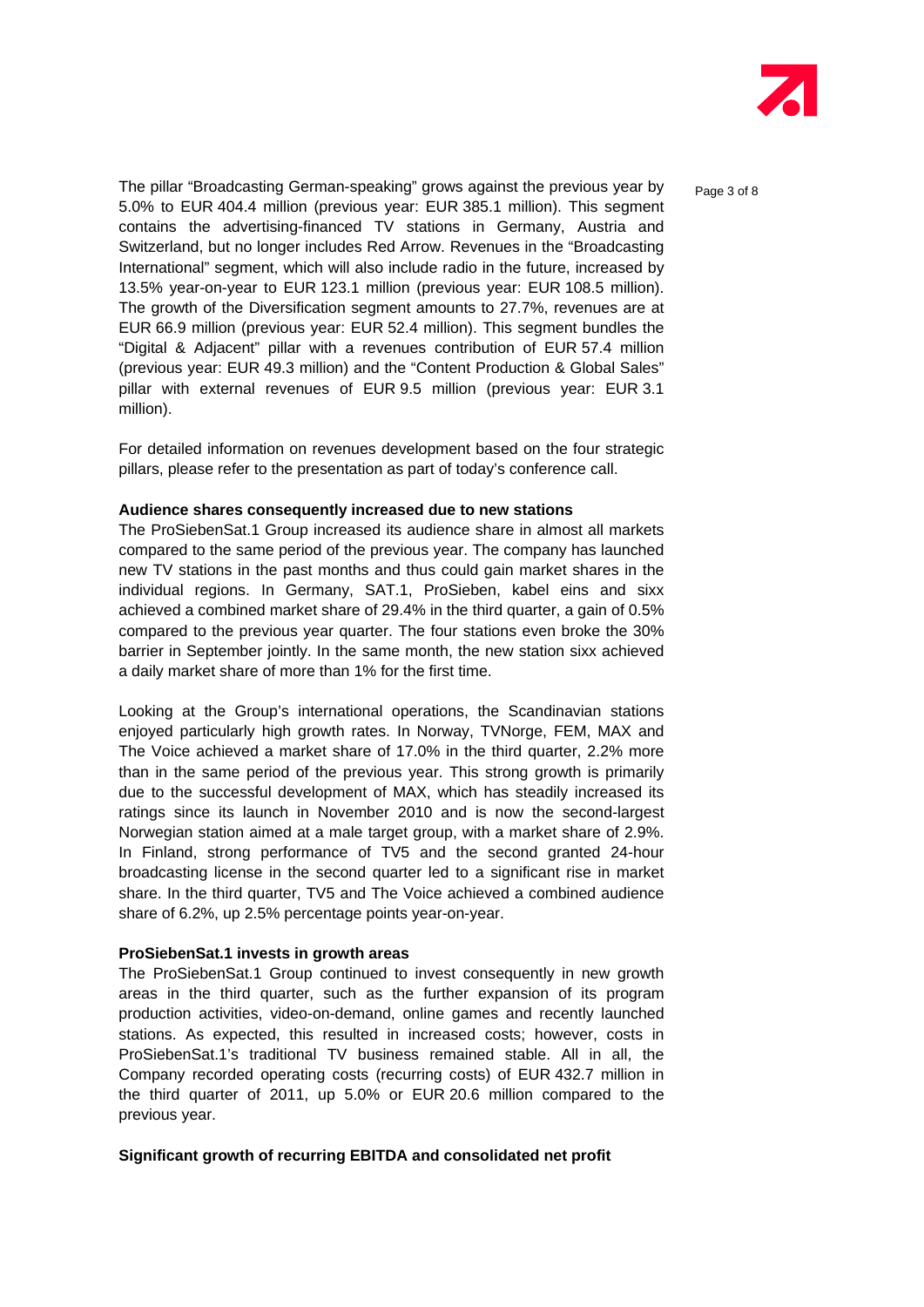

On the basis of its dynamic business development, the ProSiebenSat.1 Group  $P_{\text{a}ae 4 of 8}$ increased its recurring EBITDA by a further 19.5% to EUR 163.6 million in the third quarter of 2011 (previous year: EUR 136.9 million). At 27.5%, the operating margin serves to underline the ProSiebenSat.1 Group's profitability (previous year: 25.1%).

Consolidated net profit after taxes and non-controlling interests also rose sharply. Including the gain on the disposal of the companies in the Netherlands, consolidated net profit increased by EUR 307.8 million and all in all amounts to EUR 340.3 million. The ProSiebenSat.1 Group generated a net profit from continuing operations of EUR 13.4 million (previous year: EUR 20.8 million). This figure was impacted by non-recurring expenses in connection with maturity extensions and the repayment of the term loans ahead of schedule in the third quarter of 2011, which are reported in the other financial result.

# **ProSiebenSat.1 with significantly improved capital structure**

In August 2011, the ProSiebenSat.1 Group prepaid a significant portion of its term loans (EUR 1.2 billion) and for the most part extended its maturities to 2016. The repayment resulted in a considerable reduction of its net financial debt, which was reduced by 36.8% compared to September 30, 2010 to EUR 2.075 billion. Leverage also declined from 3.8x as of September 30, 2010 to 2.5x at the reporting date, putting it within the defined target range. The aim is to keep the ratio of net financial debt and recurring EBITDA on a rolling twelve-month basis between 1.5x and 2.5x.

The improved earnings situation and the term loan repayment have sustainably strengthened the Group's equity base. Compared to September 30, 2010, the equity increased significantly by 60.6% to EUR 1.269 billion (previous year: EUR 790.4 million). As a result, the corresponding equity ratio was 26.5% after 12.5% as of September 30, 2010.

#### **Positive results for the first nine months**

The ProSiebenSat.1 Group also recorded revenues and earnings growth in the first nine months of 2011. Consolidated revenues increased by 6.2% year-onyear to EUR 1.883 billion (previous year: EUR 1.772 billion), while recurring EBITDA also rose significantly by 11.1% to EUR 532.3 million (previous year: EUR 479.0 million). This revenues and earnings growth was driven by all segments.

In the first nine months, consolidated net profit after taxes and non-controlling interests increased by EUR 376.3 million year-on-year to EUR 507.6 million. This figure includes the gain on the disposal of the Group's TV and print activities in the Netherlands and the disposal gain of the Belgian TV companies.

#### **Recurring EBITDA set to hit record level**

In light of its positive business performance over the past months and the good start in the important fourth quarter, the ProSiebenSat.1 Group is confirming its existing forecast for the full year 2011. The company expects to report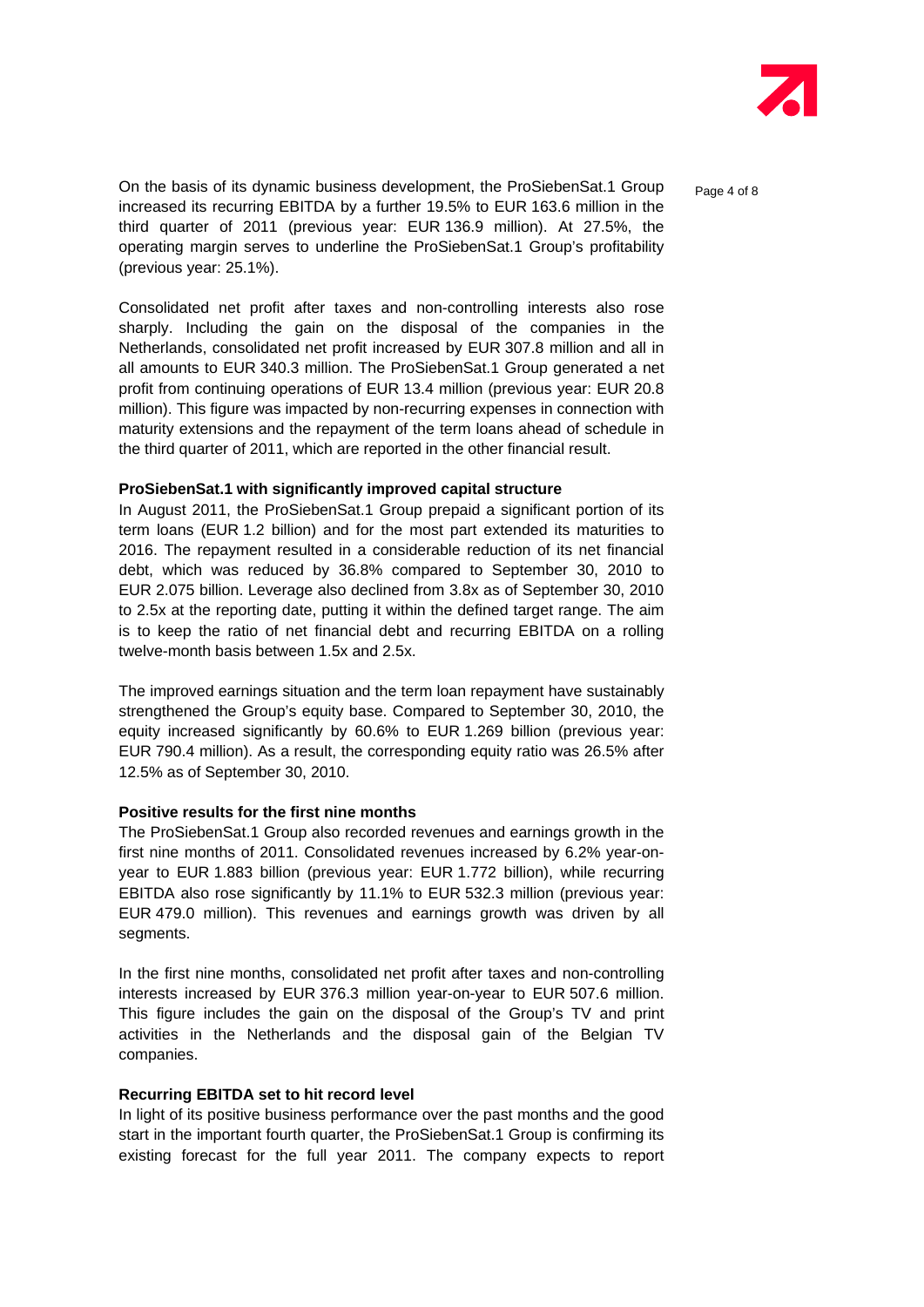

consolidated revenues growth in the mid-single-digit percentage range for 2011  $P_{\text{age 5 of 8}}$ as a whole, with all segments contributing to this development. On this basis, the ProSiebenSat.1 Group expects to outperform last year's record level of recurring EBITDA also this year. Recurring EBITDA from continuing operations amounted to EUR 791.5 million in the previous financial year.

CEO Thomas Ebeling: "The ProSiebenSat.1 Group is extremely well positioned both operationally and financially. Our TV business is in great shape and the growth potential of related areas is highly attractive. All of this presents superb conditions for our continued business success."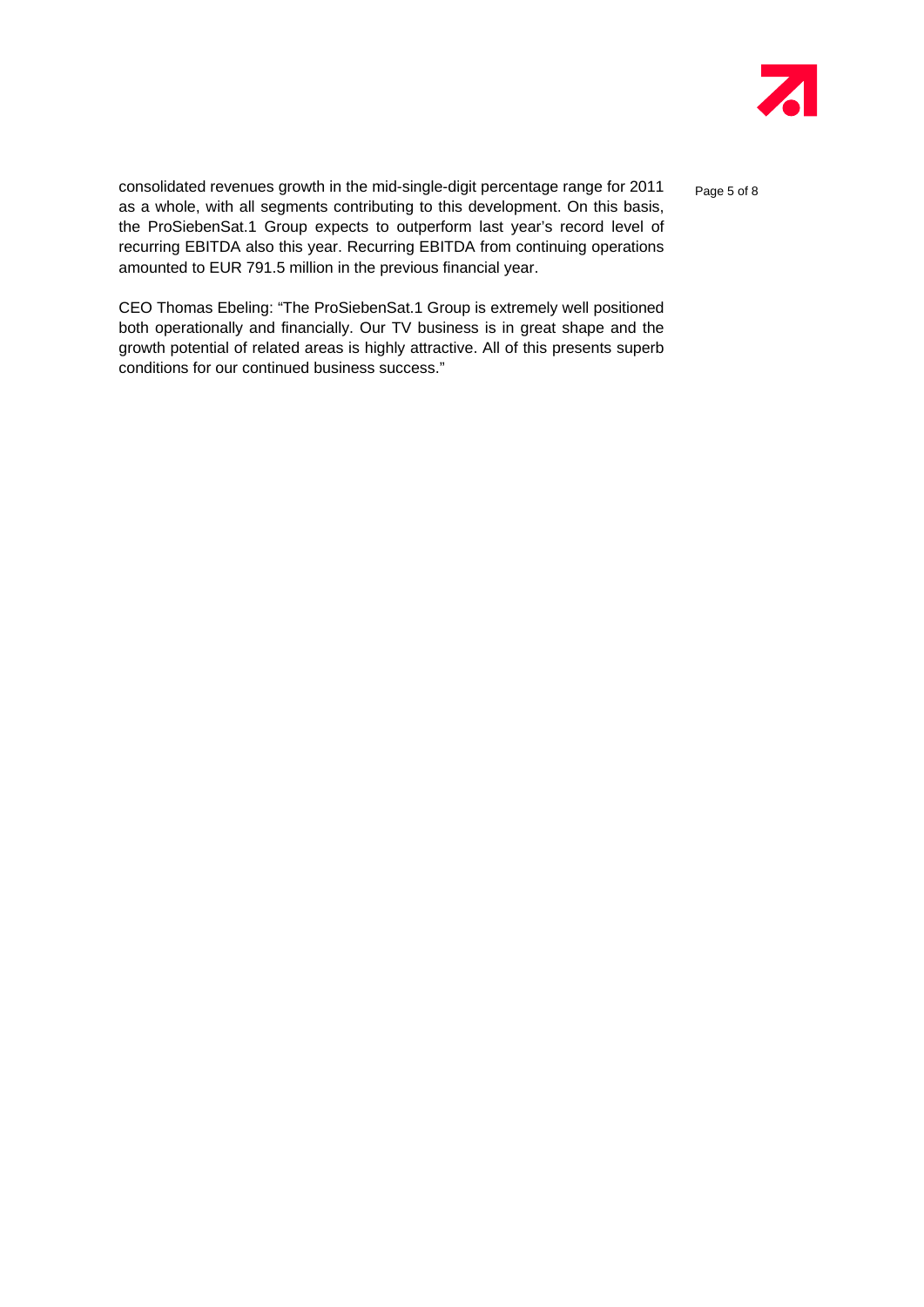

# **Explanatory notes on the key figures**

The disposal of the Group's Belgian TV activities was completed in early June 2011 and the relevant companies were deconsolidated, while the transaction in the Netherlands was completed in late July 2011. In accordance with IFRS 5, the companies disposed of in Belgium and the Netherlands are reported as "discontinued activities" until the date of their deconsolidation. The prior-year figures have been restated accordingly. In accordance with IFRS 5, the key figures for the Group for the third quarter of 2011 including discontinued operations contain the earnings contributions and deconsolidation effects from the Dutch operations, while the key figures for the first nine months of 2011 including discontinued operations contain the earnings contributions and deconsolidation effects from both the Dutch and the Belgian operations.

#### **Key figures for the ProSiebenSat.1 Group for the third quarter**

|                                      | ProSiebenSat.1 Group<br>(incl. discontinued<br>operations) |         | <b>Discontinued operations</b> |         | <b>Continuing operations</b> |         |
|--------------------------------------|------------------------------------------------------------|---------|--------------------------------|---------|------------------------------|---------|
| EUR m                                | Q3 2011                                                    | Q3 2010 | Q3 2011                        | Q3 2010 | Q3 2011                      | Q3 2010 |
| Revenue                              | 613.9                                                      | 628.0   | 19.4                           | 82.0    | 594.5                        | 546.0   |
| Total costs                          | 506.2                                                      | 519.5   | 10.1                           | 67.3    | 496.1                        | 452.2   |
| Recurring costs <sup>(1)</sup>       | 446.9                                                      | 476.1   | 14.2                           | 64.0    | 432.7                        | 412.1   |
| Recurring EBITDA <sup>(2)</sup>      | 168.8                                                      | 154.9   | 5.2                            | 18.0    | 163.6                        | 136.9   |
| Recurring EBITDA margin (in %)       | 27.5                                                       | 24.7    | 26.8                           | 22.0    | 27.5                         | 25.1    |
| <b>EBITDA</b>                        | 463.8                                                      | 144.1   | 330.1                          | 17.5    | 133.7                        | 126.6   |
| Non-recurring items                  | 295.0                                                      | $-10.8$ | 324.9                          | $-0.5$  | $-29.9$                      | $-10.3$ |
| <b>EBIT</b>                          | 431.1                                                      | 111.4   | 330.1                          | 14.8    | 101.0                        | 96.6    |
| Financial result                     | $-82.7$                                                    | $-66.2$ | $-0.3$                         | 2.5     | $-82.4$                      | $-68.7$ |
| Consolidated net profit (after non-  |                                                            |         |                                |         |                              |         |
| controlling interests)               | 340.3                                                      | 32.5    | 328.9                          | 12.8    | 11.4                         | 19.7    |
| Underlying net income <sup>(3)</sup> | 351.8                                                      | 42.8    | 328.9                          | 13.7    | 22.9                         | 29.1    |
| Free cash flow                       | 1.051.2                                                    | 9.5     | 1.052.6                        | 7.2     | $-1.4$                       | 2.3     |

#### Page 6 of 8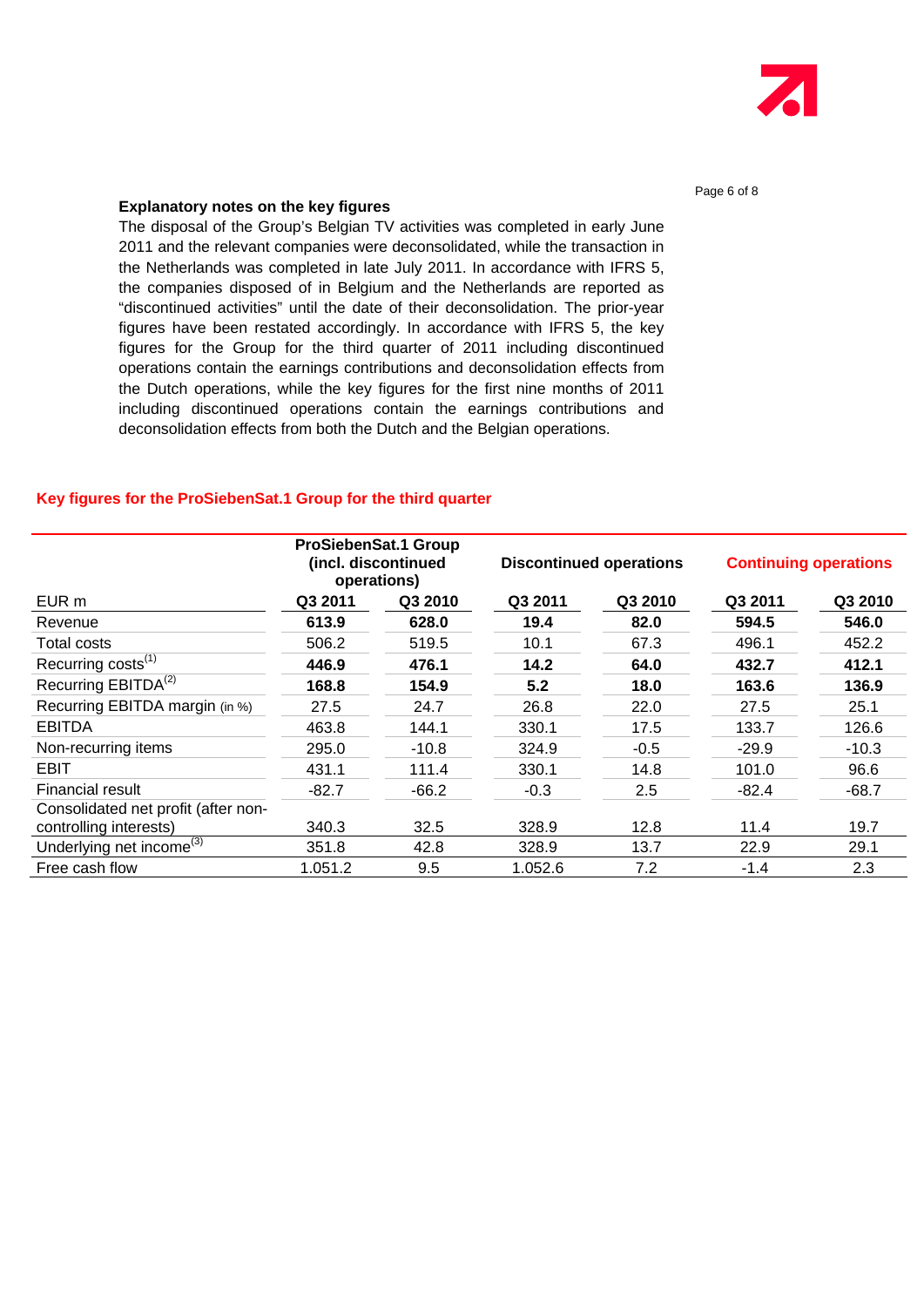

#### Page 7 of 8

# **Key figures for the ProSiebenSat.1 Group for the first three quarters (cumulated)**

|                                      | ProSiebenSat.1 Group<br>(incl. discontinued<br>operations) |                 | <b>Discontinued operations</b> |                 | <b>Continuing operations</b> |                 |
|--------------------------------------|------------------------------------------------------------|-----------------|--------------------------------|-----------------|------------------------------|-----------------|
| EUR m                                | $Q1-Q3$<br>2011                                            | $Q1-Q3$<br>2010 | $Q1-Q3$<br>2011                | $Q1-Q3$<br>2010 | $Q1-Q3$<br>2011              | $Q1-Q3$<br>2010 |
| Revenue                              | 2,097.5                                                    | 2,048.6         | 215.0                          | 276.5           | 1,882.5                      | 1,772.1         |
| Total costs                          | 1,692.2                                                    | 1,689.9         | 166.7                          | 217.1           | 1,525.5                      | 1,472.8         |
| Recurring costs <sup>(1)</sup>       | 1,519.4                                                    | 1,508.0         | 164.1                          | 208.2           | 1,355.3                      | 1,299.8         |
| Recurring EBITDA <sup>(2)</sup>      | 583.4                                                      | 547.3           | 51.1                           | 68.3            | 532.3                        | 479.0           |
| Recurring EBITDA margin (in %)       | 27.8                                                       | 26.7            | 23.8                           | 24.7            | 28.3                         | 27.0            |
| <b>EBITDA</b>                        | 864.4                                                      | 468.7           | 392.8                          | 67.8            | 471.6                        | 400.9           |
| Non-recurring items                  | 281.0                                                      | $-78.6$         | 341.7                          | $-0.5$          | $-60.7$                      | $-78.1$         |
| EBIT                                 | 753.0                                                      | 365.4           | 390.1                          | 59.4            | 362.9                        | 306.0           |
| Financial result                     | $-174.0$                                                   | $-175.4$        | 3.0                            | $-0.2$          | $-177.0$                     | $-175.2$        |
| Consolidated net profit (after non-  |                                                            |                 |                                |                 |                              |                 |
| controlling interests)               | 507.6                                                      | 131.3           | 380.6                          | 43.7            | 127.0                        | 87.6            |
| Underlying net income <sup>(3)</sup> | 533.6                                                      | 162.9           | 381.5                          | 46.5            | 152.1                        | 116.4           |
| Free cash flow                       | 1,246.2                                                    | 24.8            | 1,241.7                        | 49.3            | 4.5                          | $-24.5$         |

| EUR m                     | Sep. 30, 2011 | Dec. 31, 2010 | Sep. 30, 2010 |
|---------------------------|---------------|---------------|---------------|
| Equity                    | 1,269.1       | 1,025.9       | 790.4         |
| Equity ratio (in %)       | 26.5          | 16.2          | 12.5          |
| Cash and cash equivalents | 257.3         | 740.7         | 743.4         |
| Net financial debt        | 2,075.0       | 3,021.0       | 3,283.8       |
| Leverage                  | 2.5           | 3.3           | 3.8           |

<sup>(1)</sup> Recurring costs: Total costs excl. D&A and non-recurring expenses. <sup>(2)</sup> Recurring EBITDA: EBITDA before non-recurring (exceptional) items. <sup>(3)</sup> Adjusted consolidated net profit after non-controlling interests: Consolidated profit for the period before the effects of purchase price allocations. The figure for the first nine months of 2011 has also been adjusted for impairment of EUR 11.2 million relating to the 9Live brand and effects of EUR 18.2 million from the initial consolidation of maxdome.